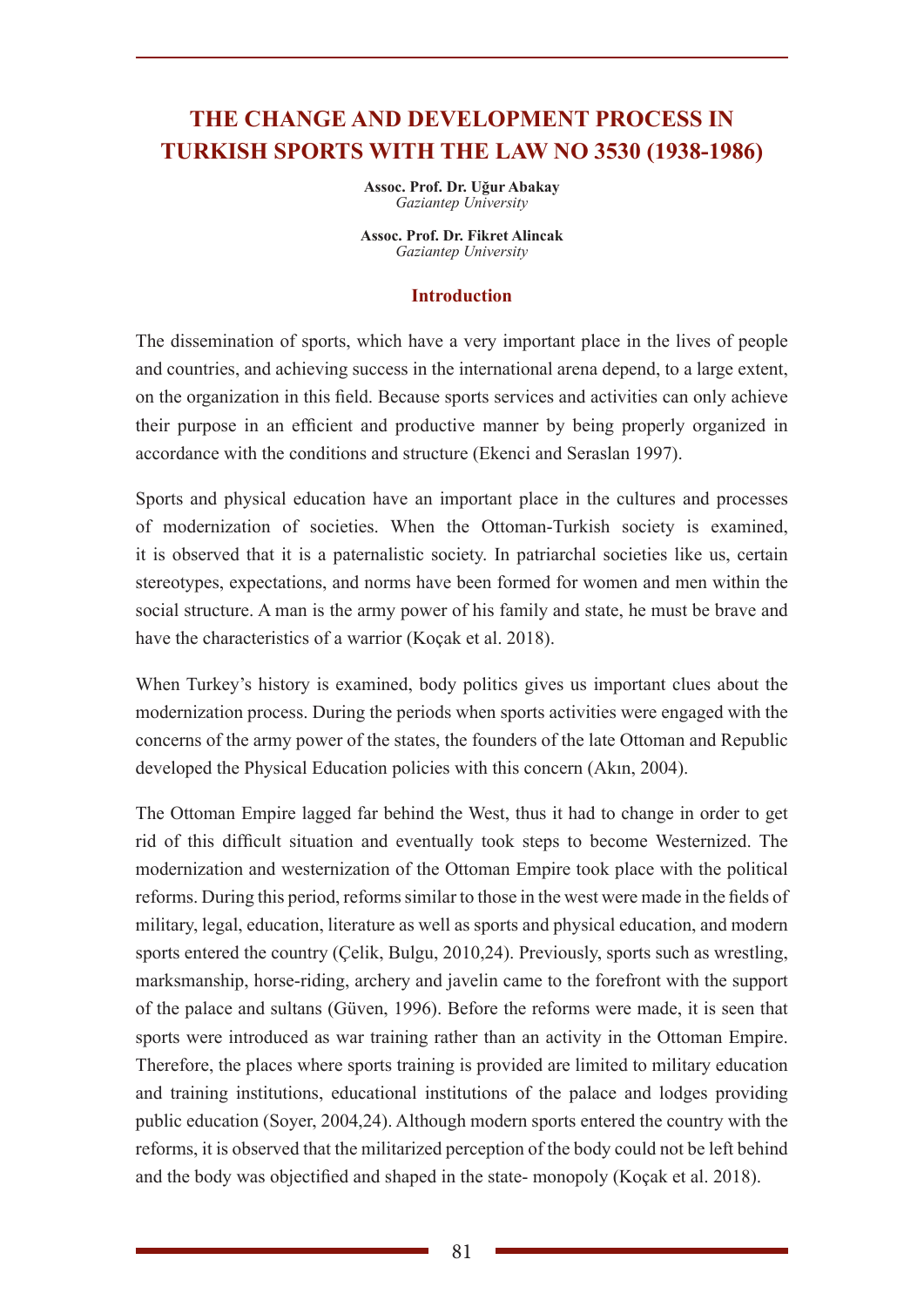Numerous Ottoman sultans were interested in traditional sports themselves, and they also encouraged participation in these activities by means of rewards (Kahraman, 1995). However, faced with political, economic, military, and social issues, the Ottomans could not advance in the fields of sports and physical education either, and consequently, the sportive activities in Turkish territories fell behind those in the modern world (Ünver, 2004).

The aim of creating physically and mentally healthy generations was the rationale behind Atatürk's encouragement of the Turkish youth's participation in sports. It can be observed that this approach paved the way for a number of developments in the field of sports even before the foundation of the Republic. Following the foundation of the Republic, sports came under state supervision. Sports and physical education had four steps during the foundation years: The Period of Turkey Training Associations Alliance between 1922-1936. The Period of Turkish Sports Institution between 1936-1938 during which Turkey participated in international competitions for the first time. The Period of the General Directorate of Physical Education in 1938, Ministry of Youth and Sports after 1946. In this period, sports management took its current form (Fişek 1980). In this study, changes and developments in sport management concept of the Republic of Turkey with the Law No. 3530 will be discussed.

## **The Period of General Directorate of Physical Education (Law No. 3530)**

As is known, with the proclamation of the republic, this continues in order to fulfill the function of national spirit and national representation with the Turkey Training Community Alliance (TTCA) established in 1922 and then the Turkish Sports Association (TSA) established in 1936, and physical training and sport became a compulsory state policy with the Physical Education Law No. 3530 enacted by the Turkish Grand National Assembly in 1938. This law required every needed individual to have the "physical education obligation" for the national defense and health (Bulut, 2007, ss. 125-126)

In the year of 1936, TTCA was transformed into the Turkish Sports Association, thus, the autonomous sports organization was centralized and affiliated to the Republican People's Party (Fişek, 1983; Akman and Meydan, 2018). Therefore, these years are the years in which the policies and politicians on physical education and sports activities were on the march. However, as Mustafa Kemal considered that partisanship in sports prevent the implementation of the desired objectives, the Turkish Sports Association abolished and the General Directorate of Physical Education was established. Major General Cemil Tahir was appointed as the director (Atabeyoğlu, 2001). Thus, the powers of the party on sports were taken and the state gained full control over sports. Physical education reached the desired level after the proclamation of the Republic and started to be implemented as a state policy. After the establishment of the GDPE (General Directorate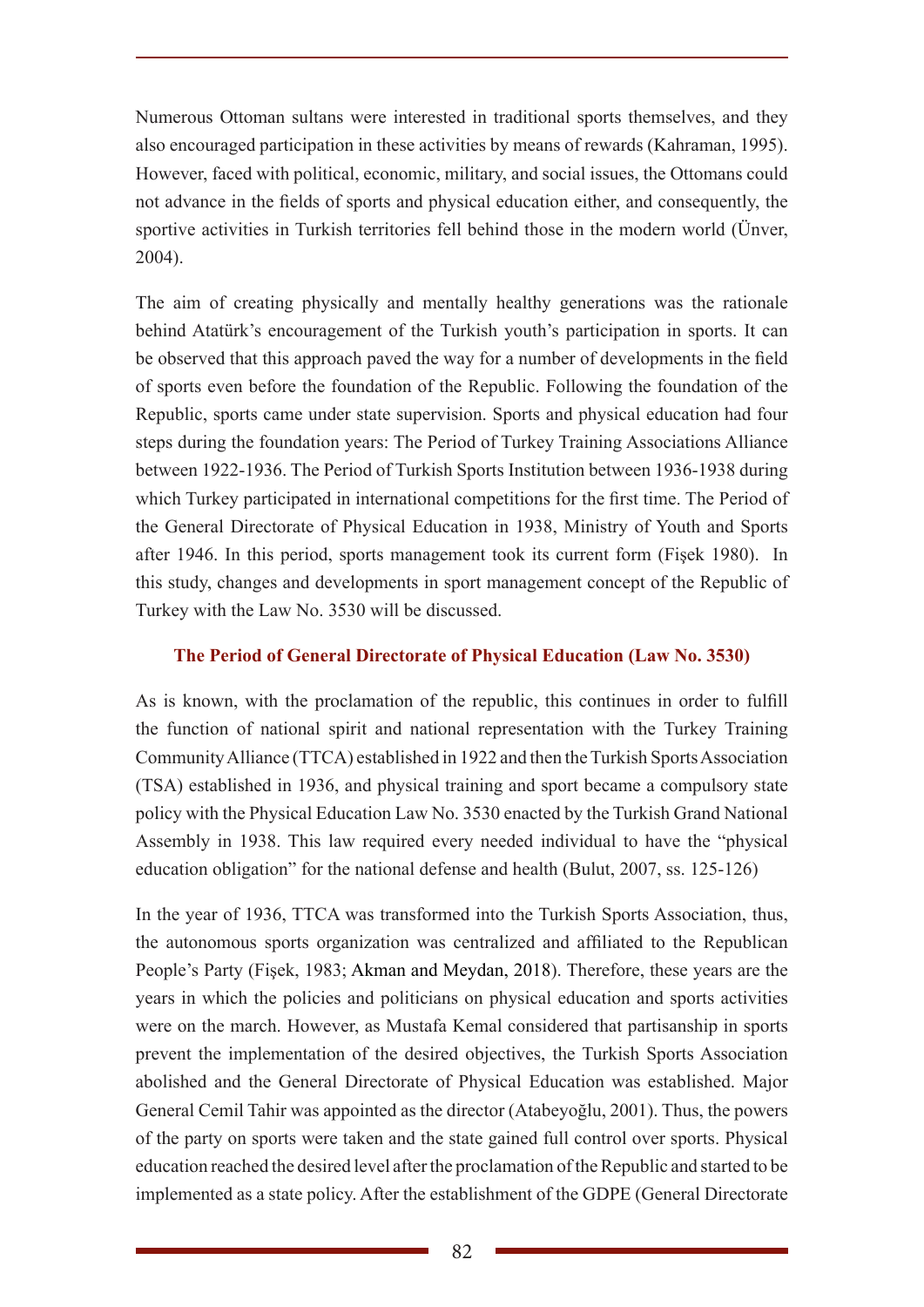of Physical Education), all the federations that served until then were abolished, and new federations of athletics, football, wrestling (boxing, weightlifting), water sports, cycling (motorcycle), shooting, mountaineering, and winter sports were established. Tennis, handball, basketball, volleyball, and other branches fall into the remit of Sport Games Federation. Scouting Federation was incorporated into these federations in 1940 (Canşen, 2015; Akman, 2016).

World political conjuncture was reflected in Turkey more after the Second World War, and militarized physical training policies in various countries started to come into play in the Republic. For this reason, it was expected that young people, who were seen as the watchdogs of the regime, should be able to master military skills and knowledge that will help them fight against the potential war (Akin, 2004). During the period between two world wars, it was seen that the atmosphere and the idea that the wars are inevitable started to affect the Republic's body policies during the years of the General Directorate of Physical Education (GDPE). With the Physical Education Law enacted in 1938, the effective idea was that the youth can be prepared for war in the most effective and shortest way, directly disciplined by the state organization with the implementation of the "Physical Education Obligation." (Canşen, 2015).

This model of organization is similar to the model developed by the Nazis, it was accepted as a defense of the homeland preparing citizens by not imitating the systematic bodily movements for the military service, but by giving the abilities and elasticities to those who might become soldiers in the future. (Akın, 2004). The sport, far from being an individual activity, became a means of national struggle. The idea settled in the political field stating that all wars are inevitable, shaped the physical culture deeply with paramilitary tendencies. In the years when sports progressed on a military level, it can seen that the body, especially the male body, was idealized and objectified by considering it as a soldier-citizen. All these models of physical education ended with the end of the Second World War and with the transition to multi-party system (Lüküslü, 2009).

Efforts to restructure the sports management in Turkey include the opinions on the election of the Federation presidents in the 1st Physical Education and Sports Council held in 1946, and "a draft law that will organize especially the organization of the General Directorate of Physical Education in a way that will develop Turkish sports and meet the current requirements, for the development and reorganization of Turkish sports," in the Sports Council held in 1961 (Karaküçük, 1999).

This sport organization established and affiliated with Prima Ministry in 1938 in which the state started to take control of the sport organized with the establishment of the General Directorate of Physical Education, was on various grounds affiliated with the Ministry of National Education in 1942, then to the Prime Ministry again in 1960, and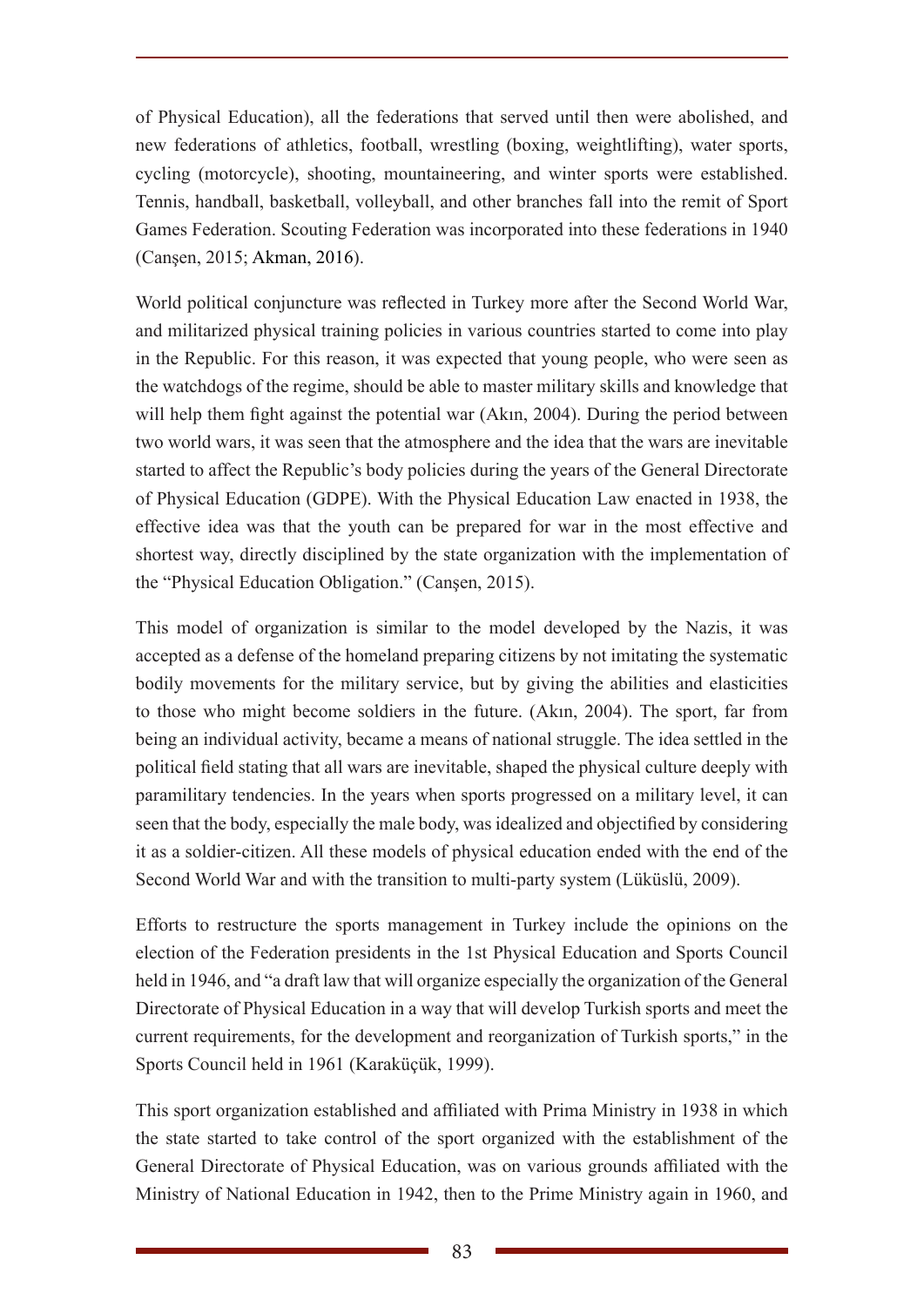finally to the Ministry of Youth and Sports established in 1970 with the Presidential resolution. GDPE was later affiliated with the Ministry of National Education Youth and Sports, which was established in 1983 with the merge of the Ministry of Youth and Sports and the Ministry of National Education, and then the Prime Ministry again in 1989. In the meantime, Law No. 3530 was replaced by Law No. 3289 in 1986, and the name of the GDPE was changed to General Directorate of Physical Education and Sports (GDPES). However, this name was changed again in 1989, to General Directorate of Youth and Sports (GDYS) (İmamoğlu 2010).

## **Conclusion**

In Turkey, the search for the management of sports has always been on an agenda since the first national organization of sports. The transition from an autonomous sports administration to the state authority and the fact that the institution representing sports administration is affiliated with another institution for different reasons is a clear indication of the search for a suitable management model.

The goal set with the foundation of the Republic of Turkey is to create a modern society. The Republic accepted science, art, and sports as important building blocks on the way to civilization. In order to realize the revolution rapidly, the education concept of the civilized world and their programs and practices in science, art, and sports were closely followed, educators and scientists from the west have been invited to the country, and the promising students of the young republic were sent to western countries for education.

Mustafa Kemal Atatürk made significant moves that will develop the country in sports as well as the developments he made in many fields during the process that started with the proclamation of the Republic and lasted until the end of his life. The most important of these is the decision to establish the General Directorate of Physical Education which was established in 1938 and to carry out sports as a government policy. This decision is considered to be the most important decision on the organization and dissemination of sports in the country.

Although the General Directorate of Physical Education, which is regarded as the beginning of the period of sports management by the government, has been affiliated with various public institutions and organizations and has undergone name changes, it can be stated that its philosophy of sports management is still continuing.

## **References**

Akın, Y (2004). Gürbüz ve Yavuz Evlatlar, Erken Cumhuriyet'te Beden Terbiyesi ve Spor. İstanbul: İletişim Yayınları.

Akman, Ö. (2016). The Importance of Using Archive in Social Studies Education,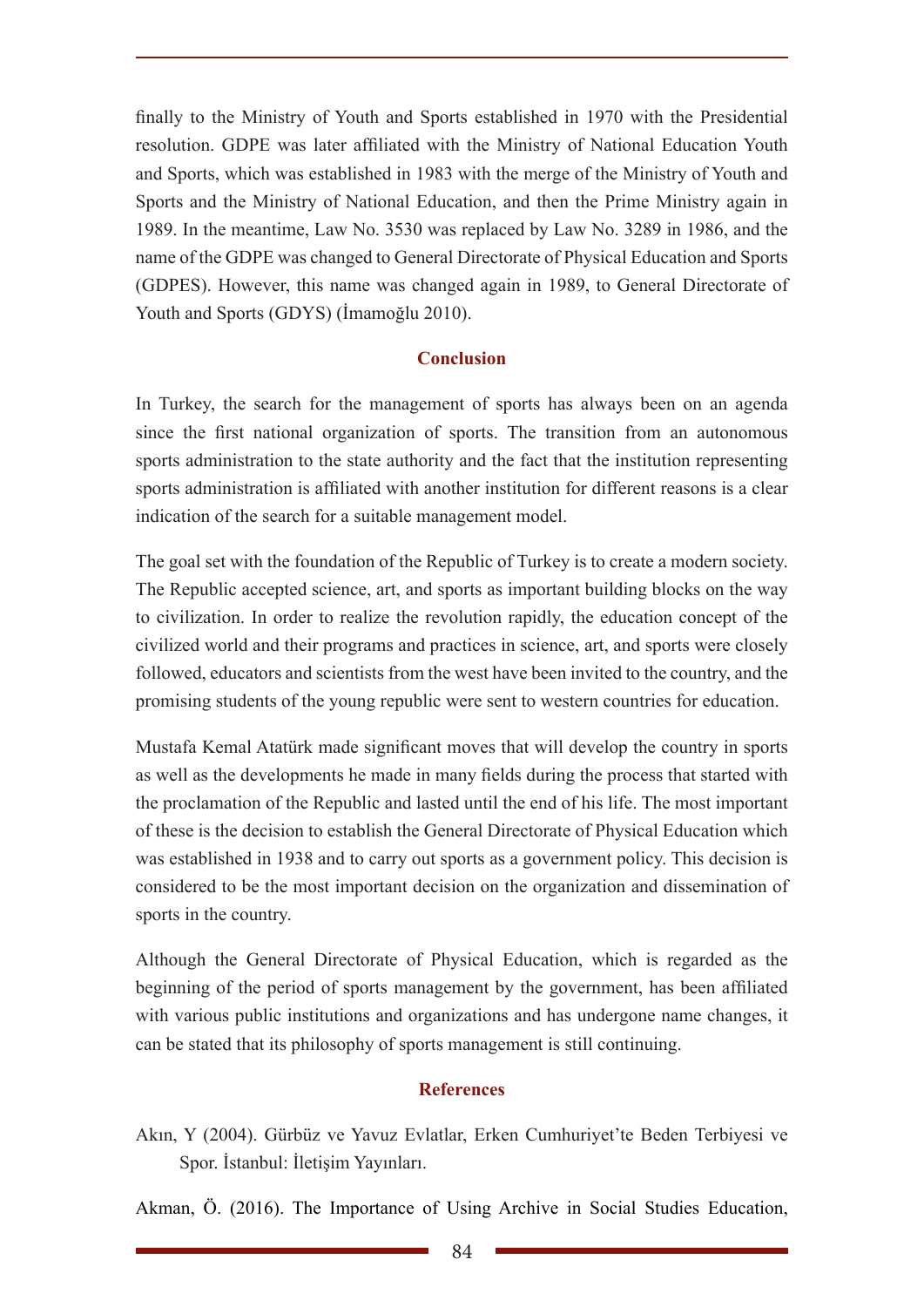*Research Highlights in Education and Science*, Eğiten Puplishing, Editör:Wenxia Wu,Selahattin Alan, Mustafa Tevfik Hebebci, Basım sayısı:1, Sayfa Sayısı 173,ISBN:978-605-66950-0-1.

- Akman, Ö. and Meydan A. (2018). 3 March 1924 Tevhıd Tedrısat Law And Requırements. *Social, Educational, Political, Economic and Other Developments Occurred in Turkey between the Years of 1923-1938,* İsres Puplising, Editörler: Assoc.Prof.Dr. ÖzkanAkman Asst.Prof.Dr. Mustafa Murat ÇAY Asst. Prof .Dr. Fatih Bozbayındır, Basım sayısı:1,ISBN:978-605-81654-6-5.
- Atabeyoğlu, C.(2001). Sporda Devlet mi? Devlette Spor mu?. Türkiye Milli Olimpiyat Komitesi Yayınları, 2001, s. 30. 24
- Bulut, T. (2007). Cumhuriyet"in Bir Gençlik Projesi Olarak Kızılay Kampları. ÇTTAD, Cilt 6, Sayı 14, (s. 103-135).
- Canşen E. (2015). Türkiye Cumhuriyetinin Spor Politikaları. Trakya Üniversitesi Sosyal Bilimler Dergisi, 17(1):33-48.
- Çelik O.V., Bulgu N. (2010). Geç Osmanlı Döneminde Batılılaşma Ekseninde Beden Eğitimi ve Spor. Selçuk Üniversitesi Sosyal Bilimler Enstitüsü Dergisi, 24;137- 147
- Ekenci G., Serarslan MZ. (1997). Gelişim Aşamaları Bakımından Türk Spor Teşkilatı ve Değerlendirmesi. Beden Eğitimi ve Spor Bilimleri Dergisi, 2(3):72-81.
- Fişek K. (1980). Spor Yönetimi, A.Ü.S.B.F. Yayını, Ankara.
- Fişek, K. (1983). Türkiye'de Spor. Cumhuriyet Dönemi Türkiye Ansiklopedisi, İstanbul: İletişim Yayınları.
- Güven Ö. (1996). Türkiye'de Cumhuriyet Döneminde Beden Eğitimi ve Spor Öğretmeni Yetiştiren Okulların Eğitimini Hazırlayıcı Çalışmalar. Beden Eğitimi ve Spor Bilimleri Dergisi, 7(2):70.82.
- İmamoğlu A.F. (2010). Türkiye'de Sporun Yönetsel Yapısı içinde Spor Federasyonları. Gazi Beden Eğitimi ve Spor Bilimleri Dergisi, 16(2), 3-10.
- Kahraman A. (1995). Osmanlı Devleti'nde Spor. T.C. Kültür Bakanlığı Yayınları, Ankara.
- Karaküçük, S. (1999). Cumhuriyet Döneminde Spor Şuraları, GSGM Yayını, Ankara.
- Koçak N, Turan EB, Şahan H. (2018). Erken Cumhuriyet Dönemi Beden Terbiyesi, Spor Ve Militarizm. Uluslararası Sosyal Araştırmalar Dergisi, 11(57), 925-931.